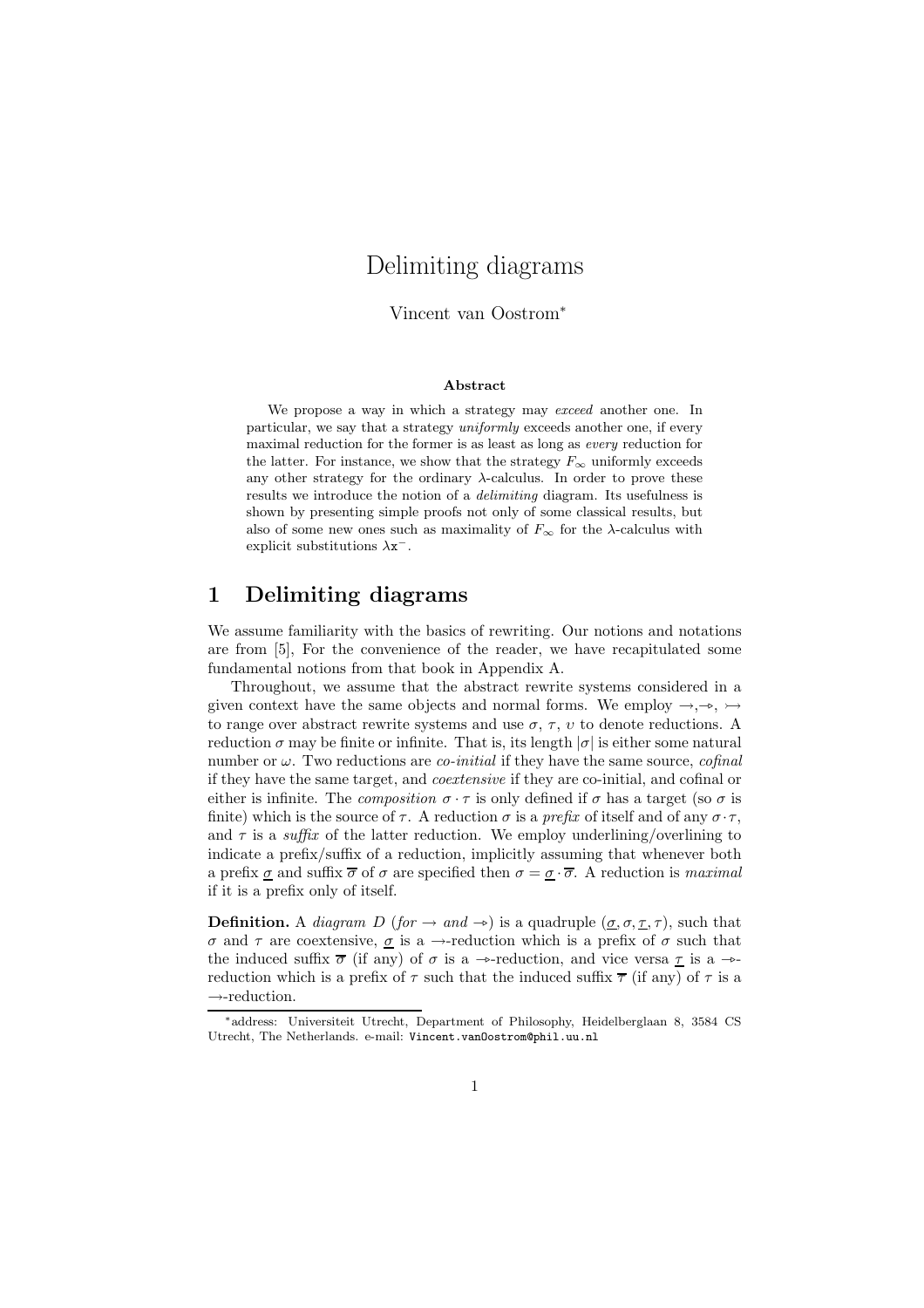The diagram  $D$  is empty/maximal if all reductions are so, trivial if either prefix is empty, local if both prefixes consist of exactly one step, and delimiting if  $|\sigma| \leq |\tau|$ ,

Note that a maximal delimiting diagram is of the shape  $(\sigma, \sigma, \tau, \tau)$ , hence we simply say the pair  $\sigma$ ,  $\tau$  is delimiting. Unlike the diagrams often found in the literature our diagrams can be both partial in that they may 'lack' some sides, and infinite in that sides may not have an end-point. The following figure illustrates abstractly that a delimiting diagram  $D = (\underline{\sigma}, \sigma, \underline{\tau}, \tau)$  may have, apart from the 'standard' shape on the left, six other shapes varying in partiality and infinity.



Here edges denote reductions and vertices indicate sources/targets, as usual. Thus  $\sigma$  is the path from the top–left vertex going down and then right, and  $\tau$ first goes right and then down. By the diagrams being delimiting, if the former path does not end in a vertex, i.e. if  $\sigma$  is infinite, then the latter does not end in a vertex either, i.e.  $\tau$  is infinite as well.

**Definition.** Delimiting diagrams  $D_i = (\sigma_i, \sigma_i, \tau_i, \tau_i)$  for  $i \in \{1, 2\}$ , are composed *horizontally* and *vertically* by 'pasting' them: E.g. if the suffix  $\overline{\tau_1}$  of  $\tau_1$  exists and coincides with the prefix  $\sigma_2$  of  $\sigma_2$ , then the *horizontal* composition  $D_1|D_2$  of  $D_1$ and  $D_2$  is the diagram  $(\underline{\sigma_1}, \sigma_1 \cdot \overline{\sigma_2}, \underline{\tau_1} \cdot \underline{\tau_2}, \underline{\tau_1} \cdot \tau_2)$  if  $\overline{\sigma_2}$  exists, and  $(\underline{\sigma_1}, \sigma_1, \underline{\tau_1} \cdot \underline{\tau_2}, \underline{\tau_1} \cdot \tau_2)$ if  $\overline{\sigma_2}$  does not exist. The *vertical* composition  $\frac{D_1}{D_2}$  of  $D_1$  and  $D_2$  is defined analogously.

**Proposition.** • Delimiting diagrams are closed under both compositions.

- Both compositions are associative.
- The exchange law  $\frac{D_{11}}{D_{21}}\left|\frac{D_{12}}{D_{22}}\right| = \frac{D_{11}|D_{12}}{D_{21}|D_{22}}$  $\frac{D_{11}|D_{12}}{D_{21}|D_{22}}$  holds, if all compositions are defined.

 $\Box$ 

Proof. By routinely pasting diagrams.

## 2 Uniformly exceeds

**Definition.**  $\rightarrow$  uniformly exceeds  $\rightarrow$ , denoted by  $\rightarrow \gg \rightarrow$ , if each pair of coinitial maximal  $\rightarrow, \rightarrow$ -reductions is delimiting.

This is a strong requirement as shown by the following examples.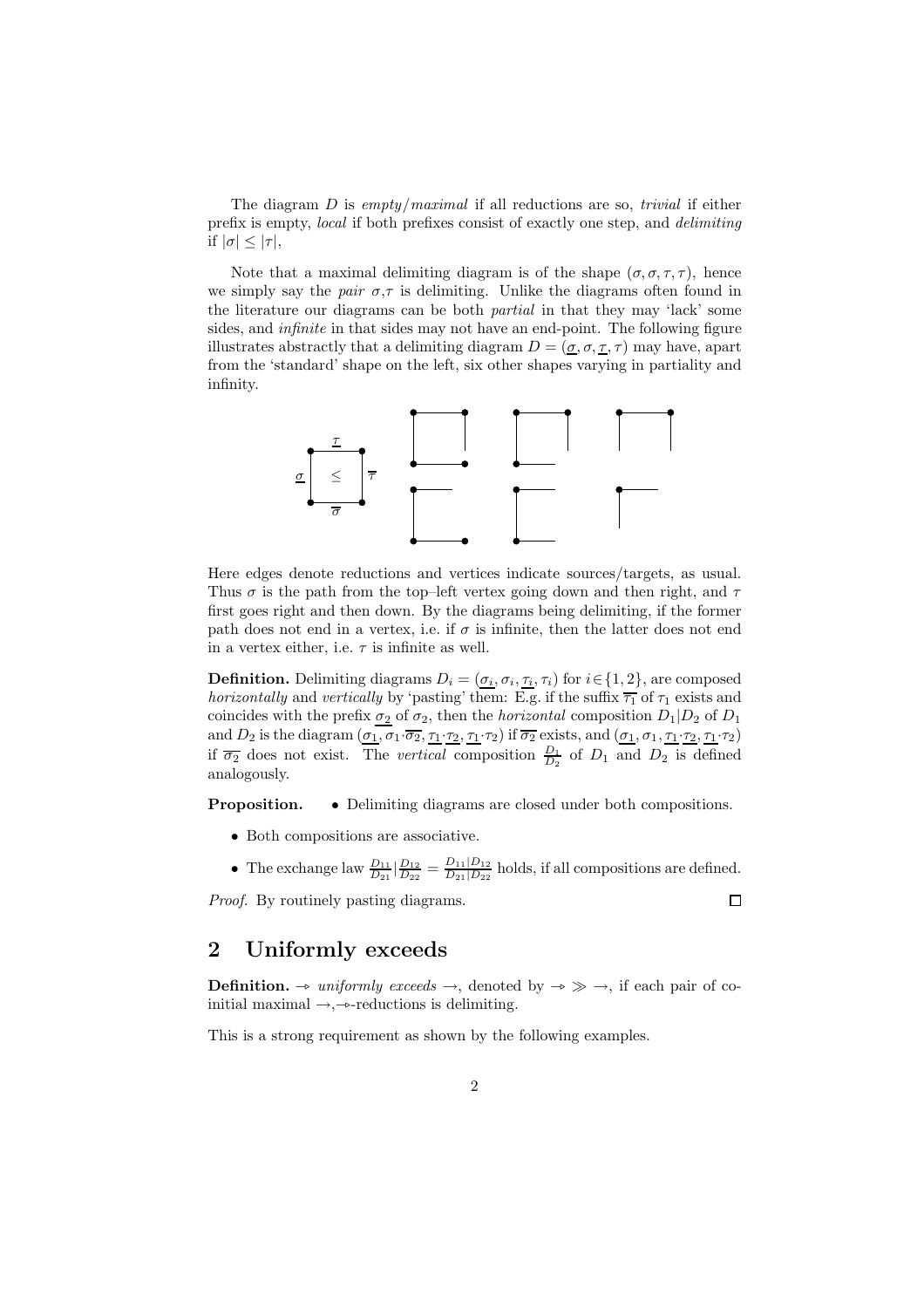- **Example.** 1. The non-confluent ARS  $b \leftarrow a \rightarrow c$  does not uniformly exceed itself as the pair of co-initial maximal reductions  $a \rightarrow b, a \rightarrow c$  is not delimiting since the reductions are not co-extensive (cofinal).
	- 2. The confluent ARS  $a \rightarrow b \rightarrow c$  does not uniformly exceed itself as the pair of co-initial maximal reductions  $a \to b \to c, a \to c$  is not delimiting since the latter is not as long as the former (despite being cofinal).

The problem in the first example is that the ARS does not have unique normal forms. The problem in the second example is that the ARS is not . . . uniform. It is easy to see that deterministic ARSs are uniform in the sense that on them  $\gg$  is reflexive.

**Lemma.**  $\gg$  is transitive.

*Proof.* Suppose  $\rightarrow \gg \rightarrow \gg \rightarrow$  and let  $\sigma, \nu$  be a co-initial maximal pair of  $\rightarrow$ , $\rightarrow$ -reductions. Choose any maximal  $\rightarrow$ -reduction  $\tau$  co-initial to  $\sigma$  and  $\upsilon$ . By assumption both the pairs  $\sigma, \tau$  and  $\tau, \nu$  are delimiting, so  $|\sigma| \leq |\tau| \leq |\nu|$ . Moreover, the only way in which  $\sigma, \nu$  could fail to be coextensive is if both  $\sigma, \nu$ were finite but  $\tau$  not, which is impossible since  $|\tau| \leq |v|$ , and we conclude.  $\Box$ 

Proving that one ARS uniformly exceeds another one can be localised.

**Definition.** We say that  $\rightarrow$  uniformly delimits  $\rightarrow$  if any peak  $b \leftarrow_{\phi} a \rightarrow_{\psi} c$ can be completed to a delimiting diagram, i.e.  $(\phi, \phi \cdot \sigma, \psi, \psi \cdot \tau)$  is a delimiting diagram for some  $\rightarrow$ -reduction  $\sigma$  and  $\rightarrow$ -reduction  $\tau$ .

Note that  $|\sigma| \leq |\tau|$  holds for  $\sigma$ ,  $\tau$  as in the definition.

**Lemma (Progress).** If  $\rightarrow$  uniformly delimits  $\rightarrow$ , and  $b \leftarrow^n a \rightarrow^m c$ , then  $d \leftarrow^{n-m} c$  for some d.

*Proof.* By induction on  $n^1$ . In case  $n \leq m$ , setting  $d = c$  works, and in case  $m = 0, d = b$  does. Supposing  $n > m \ge 1$  (see the figure below), there exist b' and c' such that  $b \leftarrow^{n-1} b' \leftarrow a \rightarrow c' \rightarrow^{m-1} b''$ By uniform delimitation, either there is an infinite  $\rightarrow$ -reduction from c' or there are  $n' \leq m'$ , d' such that  $b' \rightarrow^{n'} d' \leftarrow^{m'} c'$ . We claim that in either case there is a  $\rightarrow$ -reduction of length  $n-1$  from c'. If the claim holds true, then by the IH for that reduction and  $c' \rightarrow^{m-1} c$ , there is a d such that  $d \leftarrow^{(n-1)-(m-1)} c$  and we conclude.



 $1<sup>1</sup>M$ . Bezem has shown that formalising the induction step in Geometric Logic [1] its proof is automatable.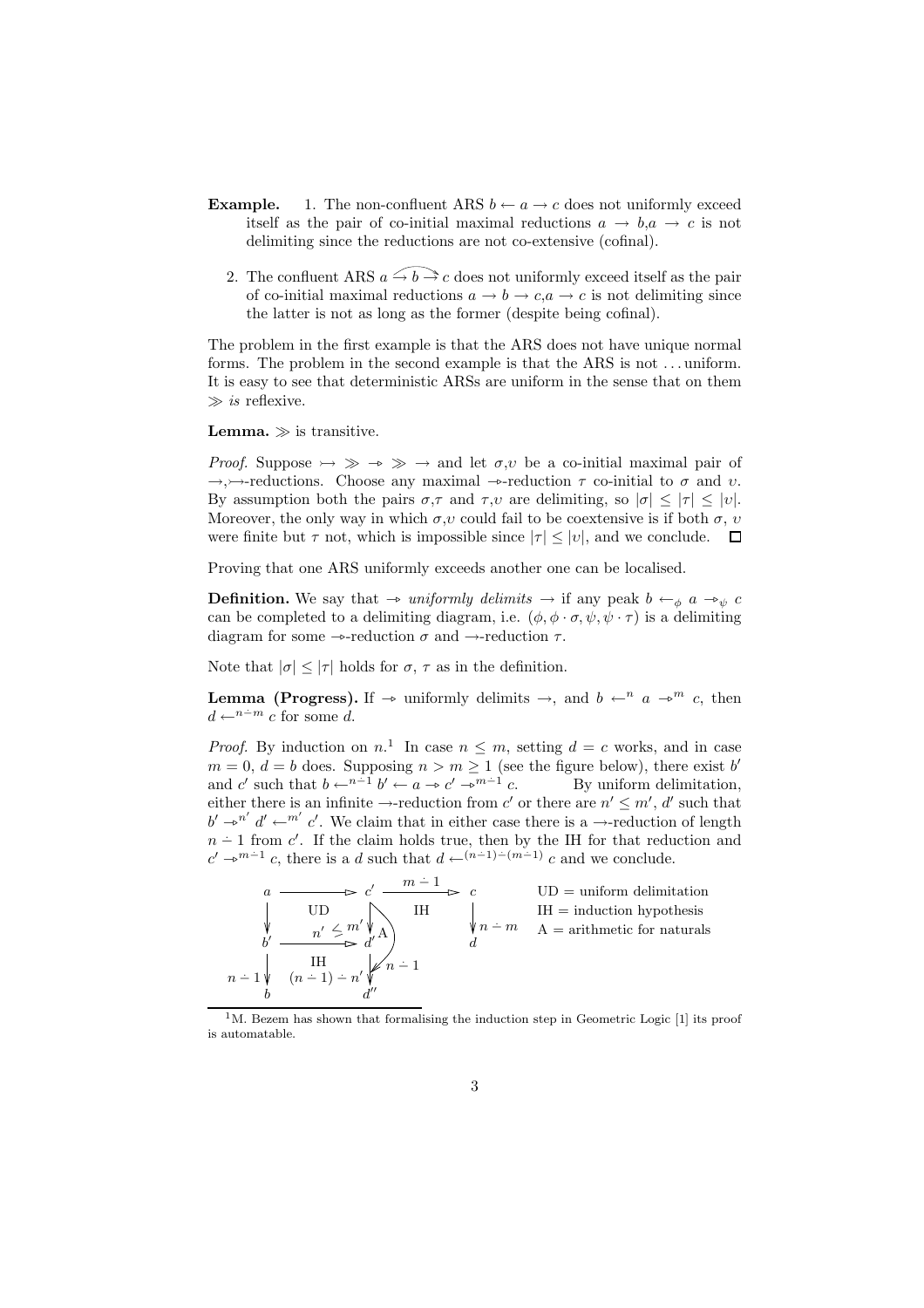To prove the claim note that it holds trivially if  $c'$  allows an infinite  $\rightarrow$ -reduction. Otherwise (see the figure above), by the IH for  $b \leftarrow^{n-1} b' \rightarrow^{n'} d'$ , there is a d'' such that  $d'' \leftarrow (n-1) - n' \ d'$ , hence  $d'' \leftarrow ((n-1) - n') + m' \ c'$ . By calculating  $((n-1) - n') + m' \ge ((n-1) - m') + m' = \max(n-1, m') \ge n - 1$  we find a reduction of length  $n-1$  from  $c'$  as desired.  $\Box$ 

**Lemma (Extension).** If  $\rightarrow$  uniformly delimits  $\rightarrow$ , then for c normal,  $b \leftarrow^n$  $a \rightarrow^m c$  is completable into a delimiting diagram, i.e.  $b \rightarrow^k c$  with  $n + k \leq m$ .

*Proof.* By induction on m. In case  $m = 0$ , then  $n = 0$  by our global assumption that  $\rightarrow$ ,  $\rightarrow$ -normal forms coincide. In case  $n = 0$ , setting  $k = m$  works. Supposing  $n, m \geq 1$ , there exist b' and c' such that  $b \leftarrow^{n-1} b' \leftarrow a \rightarrow c' \rightarrow^{m-1} c$ . By uniform delimitation, either there is an infinite  $\rightarrow$ -reduction from  $c'$ , or there are  $n' \leq m'$ , d' such that  $b' \rightarrow n'$  d'  $\leftarrow m'$  c'. The former case is impossible, since this would yield by the Progress Lemma some non-empty reduction from c contradicting it being in normal form. Thus the latter case holds and by the IH for  $d' \leftarrow^{m'} c' \rightarrow^{m-1} c, d' \rightarrow^{k'} c$  with  $m' + k' \leq m - 1$ , hence  $b' \rightarrow^{n' + k'} c$ . By  $n' + k' \leq m' + k' \leq m - 1$  the IH may be applied to  $b \leftarrow^{n-1} b' \rightarrow^{n' + k'} c$ , yielding  $b \rightarrow k^k c$  with  $(n-1) + k \leq n' + k'$ , which implies  $n + k \leq m$  as desired. П

In the following, we first assume  $\rightarrow$  to be a strategy for  $\rightarrow$ , next, dually,  $\rightarrow$  to be a strategy for  $\rightarrow$ , and finally both, i.e. that  $\rightarrow$ ,  $\rightarrow$  coincide. By the definition of strategy the normal forms of  $\rightarrow$ ,  $\rightarrow$  coincide each time, in concordance with our global assumption. So, first, let  $\rightarrow$  be a strategy for  $\rightarrow$ . Then we leave  $\rightarrow$ implicit, and say  $\rightarrow$  is uniformly minimal instead of  $\rightarrow$  uniformly delimits  $\rightarrow$ .

Lemma (Internal Needed). The internal needed strategy is uniformly minimal for orthogonal TRSs.

*Proof.*  $^2$  An internal needed redex is an innermost redex among the needed ones. We distinguish cases on the relative positions of the redexes contracted at  $p, q$ in a peak  $s \leftarrow_p t \rightarrow_q u$ :

(=) Then  $s = u$ , so the  $\rightarrow$ -step is uniformly minimal.

(||) Then  $s \rightarrow_q v \leftarrow_p u$ , for some term v. Since at least one of the residuals of a needed redex must be needed, and here the needed redex has a unique residual, it must therefore be needed, so in fact  $v \leftarrow_p u$  and we are ok.

(<) Then q is non-needed. Now consider a maximal  $\rightarrow$ -reduction from t via s. Since this is an internal needed reduction, its projection over the non-needed  $q$ -step yields an internal needed reduction again from  $u$ , of exactly the same length. If the former reduction is finite, then the latter reduction being its projection has the same target, from which one easily concludes.

(>) Then  $s \rightarrow_q v \iff u$  for some v, where the  $\rightarrow$ -reduction in fact contracts the residuals of the redex at position  $\phi$  which all are at disjoint positions. We may partition this set into the non-needed and the internal needed residuals, and accordingly partition the reduction  $v \leftarrow u$  as  $v \leftarrow v' \leftarrow u$ . Note that since

<sup>&</sup>lt;sup>2</sup>Apart from separating out uniform minimality, this proof also corrects the flawed proof of Theorem 9.4.7 in [5].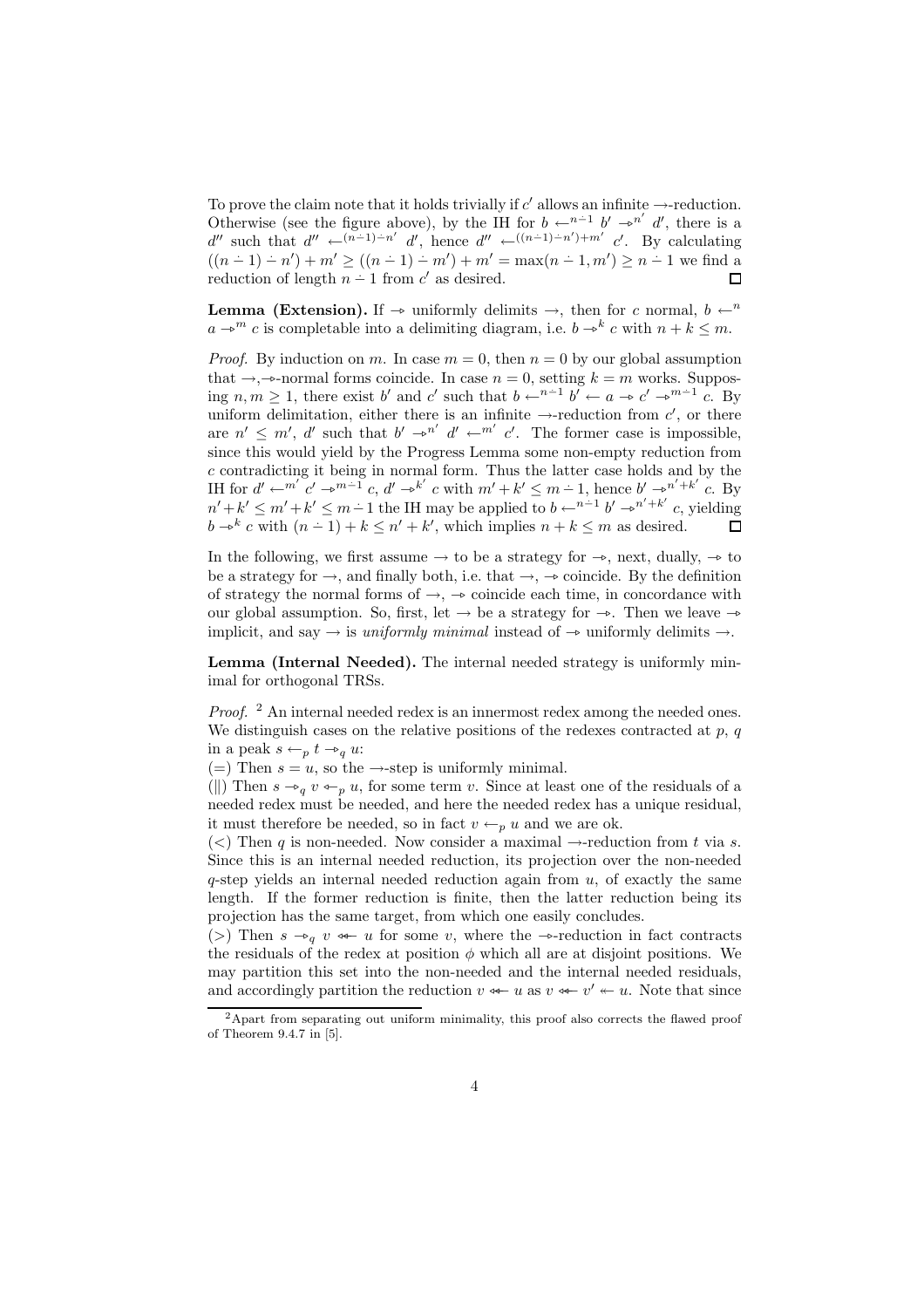$p$  is needed, the latter partition is non-empty. Since taking the residual of any needed reduction from  $v'$  along  $v \leftarrow v'$  yields a reduction from v of exactly the same length, the result follows from confluence (or non-termination).  $\Box$ 

Minimality and normalisation of the internal needed strategy follow:

**Theorem (Minimality).** If  $\rightarrow$  is uniformly minimal, then it is minimal and normalising.

*Proof.* Suppose  $a \rightarrow^m b$  with b a normal form. Then, by the Extension Lemma, m exceeds the length of any  $\rightarrow$ -reduction from a (normalisation), in particular of any  $\rightarrow$ -reduction from a to b (minimality).  $\Box$ 

Another application of the Minimality Theorem is the well-known fact that the Gross-Knuth strategy  $\rightarrow$  G<sub>K</sub>, contracting all redexes in a term in one go, is minimal and normalising for orthogonal rewrite systems, be it TRSs, the  $\lambda\beta$ calculus, or a rewrite system in any higher-order format such as Nipkow's higherorder pattern rewrite systems (PRSs), Klop's combinatory reduction systems (CRSs), or Khasidashvili's expression reduction systems (ERSs).

**Lemma (Gross-Knuth).**  $\rightarrow \rightarrow$ <sub>*GK*</sub> is uniformly minimal for orthogonal PRSs.

*Proof.* If  $s \leftrightarrow_{GK} t \to u$ , then either  $s = u$  or  $s \leftrightarrow_{GK} u$  or there exists some v such that  $s \rightarrow v \leftarrow c_{GK} u$ , by the standard theory for projecting multi-steps. П

Next, let  $\rightarrow$  be a strategy for  $\rightarrow$ . We leave  $\rightarrow$  implicit and say  $\rightarrow$  is uniformly maximal instead of  $\rightarrow$  uniformly delimits  $\rightarrow$ . How to find such a  $\rightarrow$ ? For orthogonal second-order rewrite systems<sup>3</sup> external steps would fit the bill, but for their failure to deal with erasure: e.g. for the  $\lambda$ -calculus leftmost-outermost (lmo) steps are external but uniform maximality fails for  $(\lambda x.y)N' \leftarrow (\lambda x.y)N \rightarrow y$ since  $(\lambda x.y)N' \rightarrow y$ . The limit strategy<sup>4</sup> solves this by calling itself on erased arguments, instead of taking the external step in such cases.

Lemma (Limit). The limit strategy is uniformly maximal for orthogonal secondorder PRSs (e.g. for CRSs).<sup>5</sup>

Proof. Distinguish cases on the relative positions of the redexes contracted at  $p, q$  in  $s \leftarrow_p t \rightarrow_q u$ :

(=) Then  $s = u$ , so uniform maximality holds.

(||) Then  $s \rightarrow_q v \leftarrow_p u$ , for some term v, and we are ok again.

(<) Then by definition of  $\rightarrow$  and orthogonality, p must be a redex erasing q, so  $s \leftarrow_p u$ .

(>) Then  $s \rightarrow_q v \leftrightarrow^- u$  for some v, where the latter reduction contracts the

 $3$ The rewrite systems should also be *fully-extended* in the sense of [4, Def. 10], meaning that rules such as the  $\eta$ -rule in the  $\lambda$ -calculus testing for the *absence* of a bound variable are forbidden.

<sup>&</sup>lt;sup>4</sup>The strategy  $F_{\infty}$  for the  $\lambda$ -calculus is a special case of a limit strategy.

<sup>5</sup>Also here, full-extendedness is required (to guarantee existence of external steps).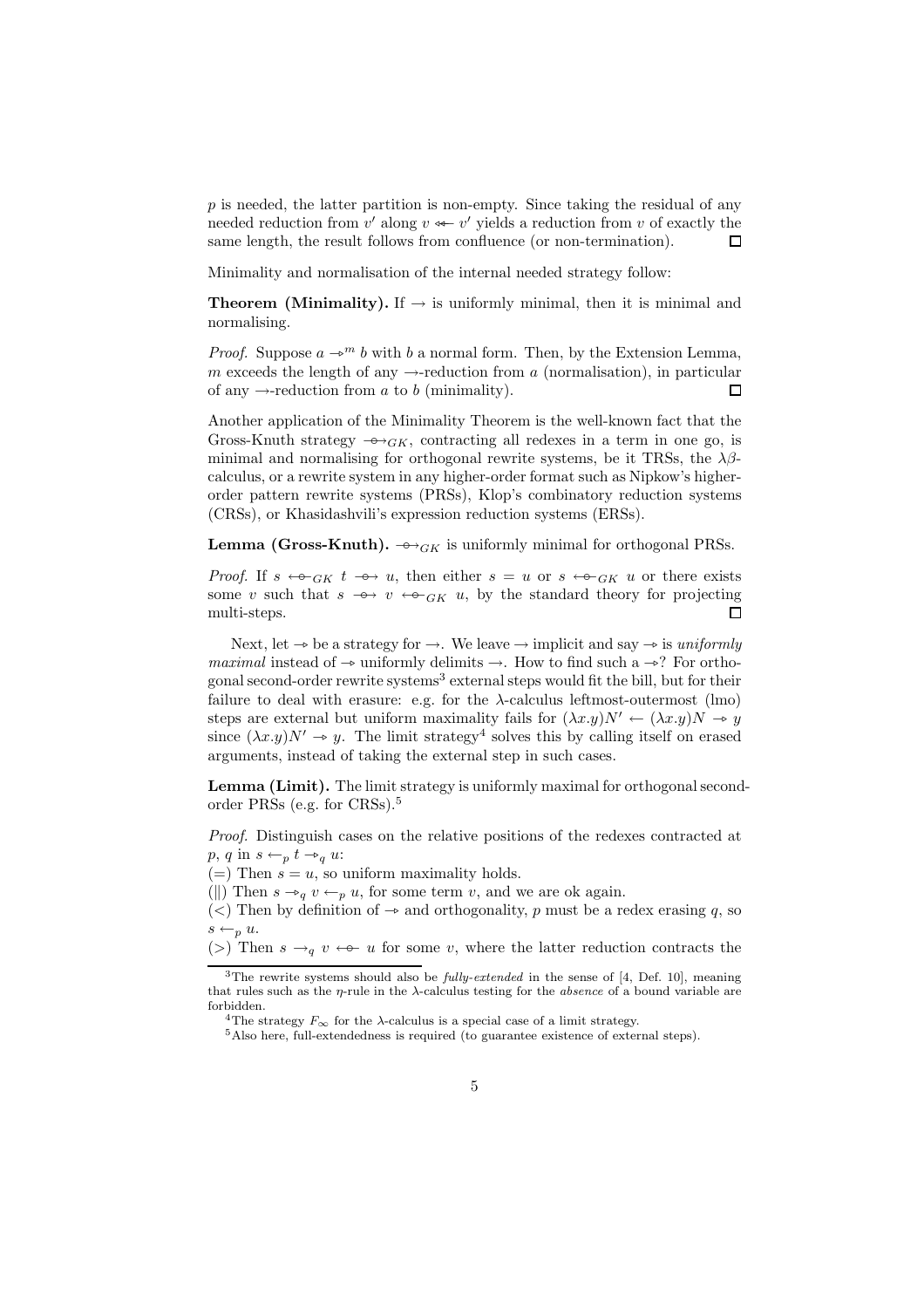residuals of the redex at position  $p$ , which holds by the diamond property for multi-steps in orthogonal PRSs [5, Theorem 11.6.29]. If  $s \rightarrow_q v$  is non-erasing, then  $s \rightarrow_q v$ . Otherwise,  $\epsilon \rightarrow$ -reduce each erased argument in turn to its normal form, before contracting the (then limit) redex at  $q$  to  $v$ . By [5, Theorem 11.6.29] again,  $u$  reduces to  $v$  by performing for each erased argument of  $s$ , these same steps on the (non-empty) set of descendants of each argument in  $u$ <sup>7</sup>. To guarantee that this reduction has at least the same length as that from s, it suffices to perform the reduction on the descendants according to the inside-out order of the descendants. The only exception to this is when the  $\rightarrow$ -reduction from s be infinite, but then  $u$  allows an infinite reduction as well. П

The  $\lambda$ -calculus with explicit substitutions  $\lambda x^-$  is a left-linear and left-normal second-order PRS [4, Def. 13]. So lmo-redexes are external, inducing a limit strategy known as  $F_{\infty}$ .

**Lemma** ( $\lambda$ **x<sup>-</sup>-limit).**  $F_{\infty}$  is uniformly maximal for  $\lambda$ **x**<sup>-</sup>.

Proof. It suffices to extend the case analysis in the proof of the Limit Lemma with overlap:

(#)  $C[M\langle x:=N\rangle\langle y:=P\rangle] \leftarrow_p C[(\lambda x.M)N\langle y:=P\rangle] \rightarrow_q C[(\lambda x.M)\langle y:=P\rangle N\langle y:=P\rangle].$ As in the  $(>)$ -case we simulate a  $\rightarrow$ -reduction from s, by a reduction from u which is at least as long, giving the desired result by confluence of  $\lambda x^-$ . Start simulating with  $u \to C[M\langle y:=P\rangle\langle x:=N\langle y:=P\rangle\rangle] = u'$ . Then the idea is that the  $\langle x:=N\rangle\langle y:=P\rangle$ -closure occurring in s as indicated, is only ever replicated in its entirety, in two consecutive  $\rightarrow$ -steps, which are matched on u' each time by replicating the corresponding  $\langle y:=P\rangle\langle x:=N\langle y:=P\rangle\rangle$ -closure. Only if a variable is reached, a further case distinction is needed:

(x) Then conclude from  $x\langle x:=N\rangle\langle y:=P\rangle \rightarrow N\langle y:=P\rangle \leftarrow^2 x\langle y:=P\rangle\langle x:=N\langle y:=P\rangle\rangle.$ (y) Then  $\rightarrow$  recurs on N and we go via  $y\langle x:=N'\rangle\langle y:=P\rangle \rightarrow y\langle y:=P\rangle \rightarrow P$  to  $P'$ , with  $N'$ ,  $P'$  the normal forms of N, P. This is matched by a reduction from  $y\langle y:=P\rangle\langle x:=N\langle y:=P\rangle\rangle$  via  $y\langle y:=P\rangle\langle x:=N'\langle y:=P\rangle\rangle \rightarrow P\langle x:=N'\langle y:=P\rangle\rangle$ to  $P' \langle x:=N' \langle y:=P \rangle$  to  $P'$  (in at least one step), using that x occurs in P nor  $P'$ , and that  $P'$  is in normal form so does not contain closures.

(z) As in the previous case but simpler as we end up just in  $z$  (if  $\rightarrow$  terminates at all). П

These strategies being uniformly maximal implies their maximality and perpetuality, by substituting the latters for minimality and normalisation in (the proof of) the Minimality Theorem:

**Theorem (Maximality).** If  $\rightarrow$  is uniformly maximal, then it is maximal and perpetual.

<sup>&</sup>lt;sup>6</sup>In the  $\lambda$ -calculus this is witnessed by e.g.  $(\lambda x.y)N \leftarrow (\lambda x.(\lambda z.y)x)N \rightarrow (\lambda z.y)N$ . In that case, we should have first  $\rightarrow$ -reduced N to normal form, say N', before to proceed with  $(\lambda x, y)N' \rightarrow y$ 

<sup>7</sup>For third order rewrite systems this might not be possible, and the theorem fails.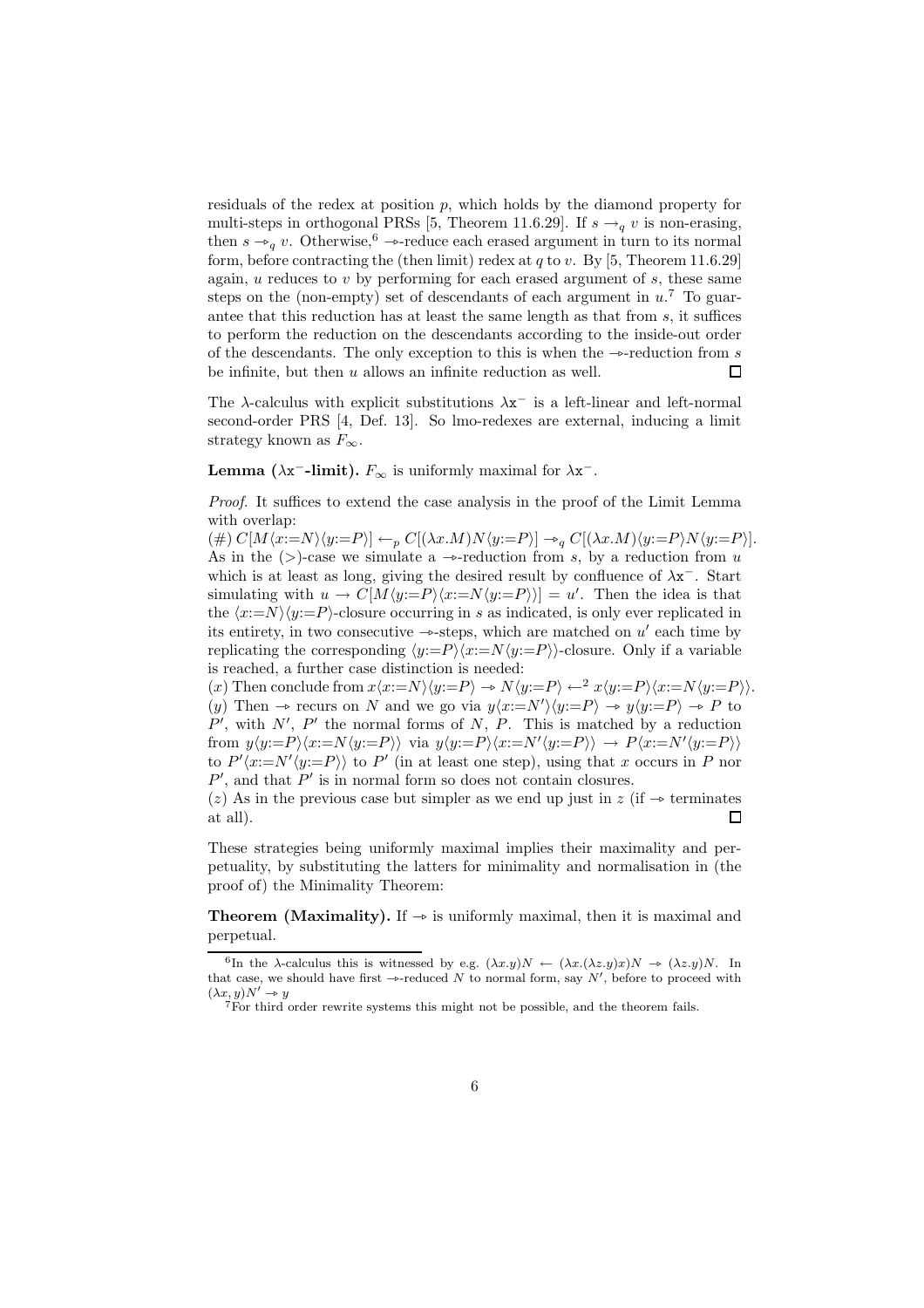This answers the open question whether  $F_{\infty}$  is maximal [2, Rem. 3.18] for  $\lambda x^{-}$ , in the affirmative.<sup>8</sup>

Finally, we let  $\rightarrow$  coincide with  $\rightarrow$ , in which case we speak of  $\rightarrow$  being self-delimiting. Joining minimality and maximality into equidistance, i.e. all reductions from a given object  $a$  to a normal form  $b$  have the same length, and normalisation and perpetuality into uniform normalisation [4, Def. 2], i.e. for all objects a,  $WN(a)$  implies  $SN(a)$ , we have:

**Theorem (Self-delimitation).** if  $\rightarrow$  is *self-delimiting*, then it is equidistant and uniformly normalising.

This covers many notions and results in the literature: Balanced WCR [6] requires  $k = l$  (in the definition of  $\rightarrow$  uniform delimitation  $\rightarrow$ ), and its generalisation balanced SCR [3] requires the natural numbers and object chosen for a given a peak and its symmetric version to be identical. Linear biclosed [4] requires  $k = 0$  or  $k = 1 = l$ , and its generalisation  $SCR^{\geq 1}$  [3]  $k = 0 = l$ or  $k \leq 1 \leq l$ . Our generalisation is proper in all these cases as witnessed by  $a \to b \to e \mathcal{L} f$  and  $a \to c \to d \to e$ . Beware of symmetry (cf. Exc. 1.3.11): for any ARS if  $b \leftarrow a \rightarrow c$  then also  $c \leftarrow a \rightarrow b$ . Hence self-delimitation requires that in such a case we not only have  $b \to n d \leftarrow m$  c, for some d and some  $n \leq m$ , but also  $b \rightarrow n'$   $d' \leftarrow m'$  c, for some d' and some  $n' \ge m'$ 

Acknowledgments We would like to thank F.-J. de Vries for the initial question and him, M. Bezem, E. Bonelli, B. Gramlich, Z. Khasidashvili, A. Middeldorp, Y. Toyama, and the referees for useful comments.

#### References

- [1] M. Bezem and T. Coquand. Newman's lemma a case study in proof automation and geometric logic. BEATCS 79, 2004.
- [2] E. Bonelli. Substitutions explicites et réécriture de termes. PhD thesis, Paris XI, 2001.
- [3] B. Gramlich. On some abstract termination criteria. Workshop on Termination '99.
- [4] Z. Khasidashvili, M. Ogawa, and van Oostrom. Uniform normalisation beyond orthogonality. RTA01.
- [5] Terese. Term Rewriting Systems. Cambridge University Press, 2003.
- [6] Y. Toyama. Strong sequentiality of left-linear overlapping term rewriting systems. LICS92.

<sup>8</sup>As our proof is a more precise version of the proof [4, Lem. 6] of preservation of strong normalisation (PSN) for  $\lambda x^-$ , which only used perpetuality (not maximality), we expect it works for PSN  $\lambda$ -calculi with explicit substitutions.